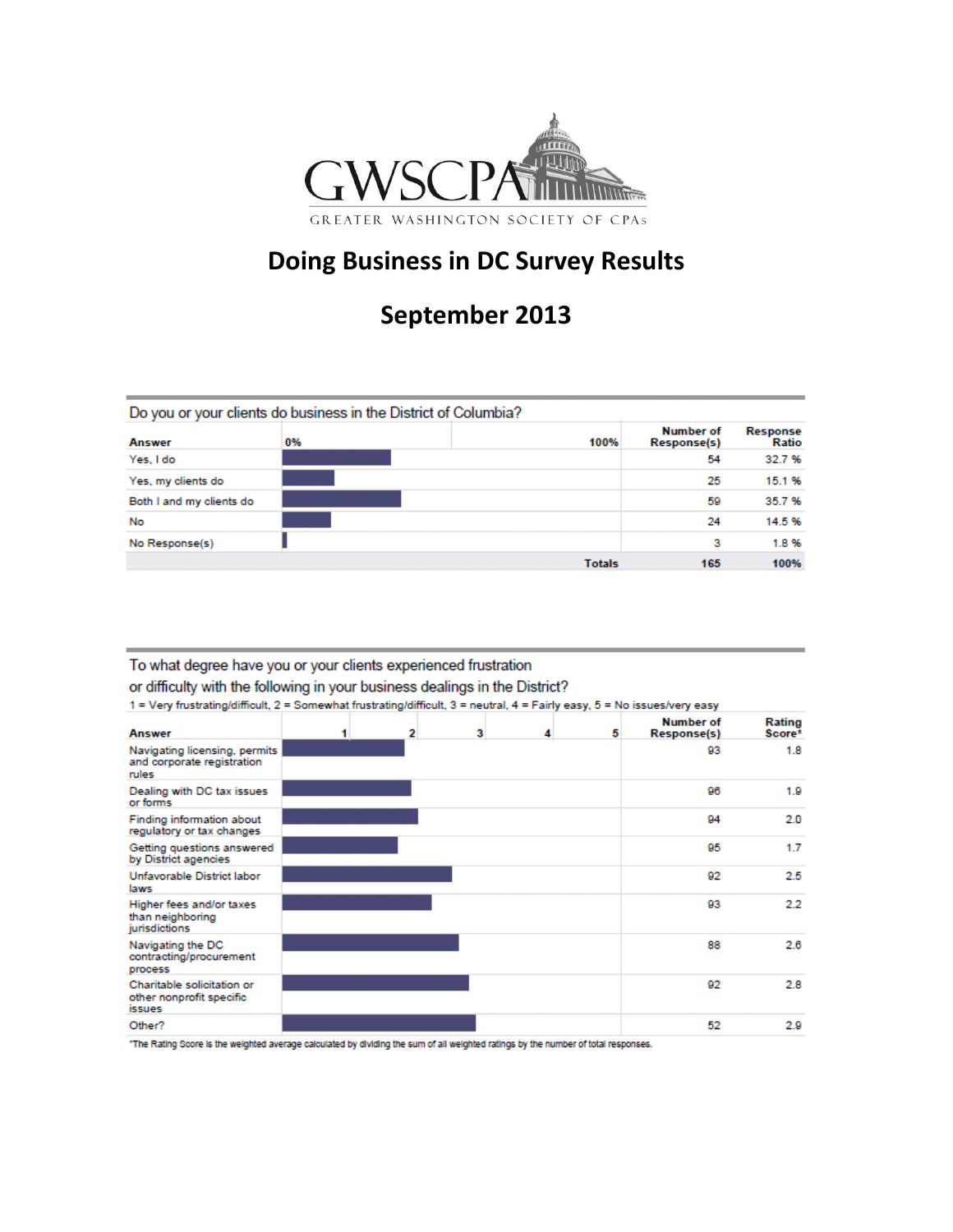### Have these impediments caused you/your clients to divert business activity from the District?

| Answer             | 0% | 100%   | Number of<br><b>Response(s)</b> | Response<br>Ratio |
|--------------------|----|--------|---------------------------------|-------------------|
| Yes, when possible |    |        | 50                              | 53.7%             |
| No                 |    |        | 43                              | 46.2%             |
|                    |    | Totals |                                 | 100%              |

## What could make doing business in DC easier or more appealing for you or your clients?

45 Response(s)

| What best describes your business?   |    |               |                                        |                   |  |
|--------------------------------------|----|---------------|----------------------------------------|-------------------|--|
| <b>Answer</b>                        | 0% | 100%          | <b>Number of</b><br><b>Response(s)</b> | Response<br>Ratio |  |
| CPA firm                             |    |               | 50                                     | 30.3%             |  |
| Other consultant/service<br>provider |    |               | 13                                     | 7.8%              |  |
| Industry-Corporate                   |    |               | 9                                      | 5.4%              |  |
| Industry-Nonprofit                   |    |               | 29                                     | 17.5%             |  |
| Other                                |    |               | 8                                      | 4.8%              |  |
| No Response(s)                       |    |               | 56                                     | 33.9 %            |  |
|                                      |    | <b>Totals</b> | 165                                    | 100%              |  |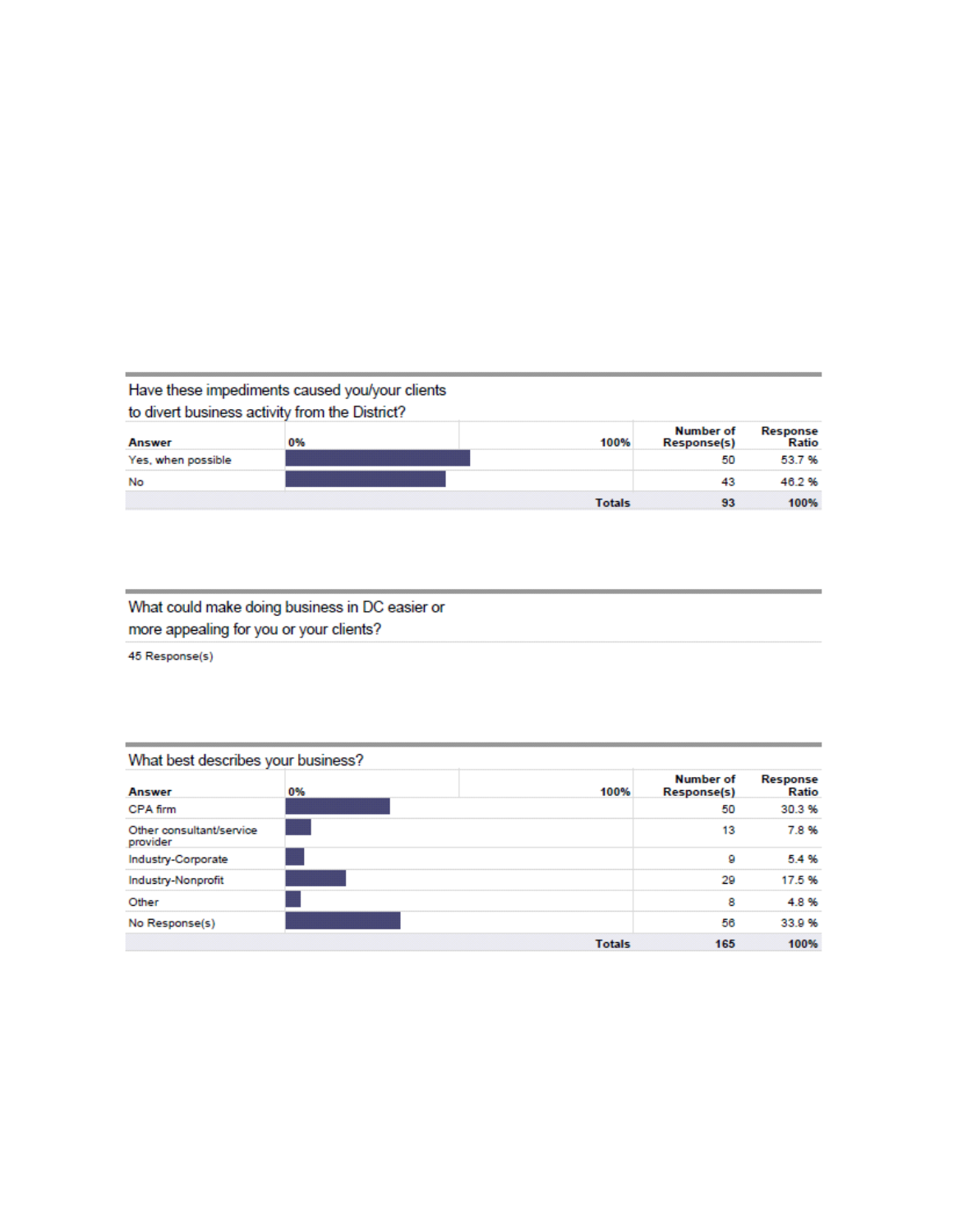**TEXT ANSWERS**

**To what degree have you or your clients experienced frustration or difficulty with the following in your business dealings in the District? - Comments**

**Answer**

The Tax Dept needs to hire people with experience or to train their representatives to assist the public. Right now it seems that the representatives are there to antagonize with the public.

Getting interest paid to a client on an overpayment that was not refunded for two years was impossible.

The customer service at the District agencies are horrible! The customer service representatives need training on how to talk to customers and listen and answer questions.

It appears DC will force all employers with less than 50 employees into the health exchange. Not sure if this will be a good or bad experience, but based on history will probably not be good.

Very frustrating trying to get erroneous tax notices corrected and have DC tax office personnel follow through with what they say they will do.

DC is the worst both administratively and tax -wise. I advise clients to stay out of DC if at all possible. Very difficult to have a conversation with a knowledgeable DC tax rep about anything at all.

Simplify the ball park fee and require payment with the d30 or d20 or d 65

INCORRECT POSTING OF MULTIPLE PAYMENTS TO MULTIPLE ACCOUNT

You need a choice saying 'no experience; we haven't tried'

Working with the DC government agencies is a truly frustrating challenge- incompetency, lack of communication, right hand not knowing what the left hand is doing, etc.

DC Tax Department is the worst. They change taxpayer's tax returns and never communicate that to the taxpayer. Horrible to deal with and get information from them.

Most problems relate to DC employees not returning calls or willing to help even if they can. We've had to resort to going to the respective DC office several times just to get someone to acknowledge us and get situations resolved.

The level of ineptness in the DOR in DC is staggering. I tell all my new business clients to not register in DC until it is absolutely necessary. And once a business moves out of DC, DOR refuses to process their own change notices or the information placed on a tax form.

The labor law questions assumes that the district's are "unfavorble". Define "unfaforable".

Other: implementation of the Affordable Care Act. I gave testimony before the city council to voice my opposition to the closure of the private insurance market to companies with 50 or fewer employees. I'd love for the private market to remain open. If the exchange is in fact better, we'll go there.

The online statement of taxes does not agree with what they send and that does not agree with the actual. Unemployment sends out invoices sometimes 2 months after the fact and then marks you as paying late even though you paid in their window. Finding someone who can correct your account is also very difficult. We submitted a correction for our sales tax return for September 2012 and it still has not been done, despite their admission that they recieved it.

The legal system for enforcing contracts is horrible.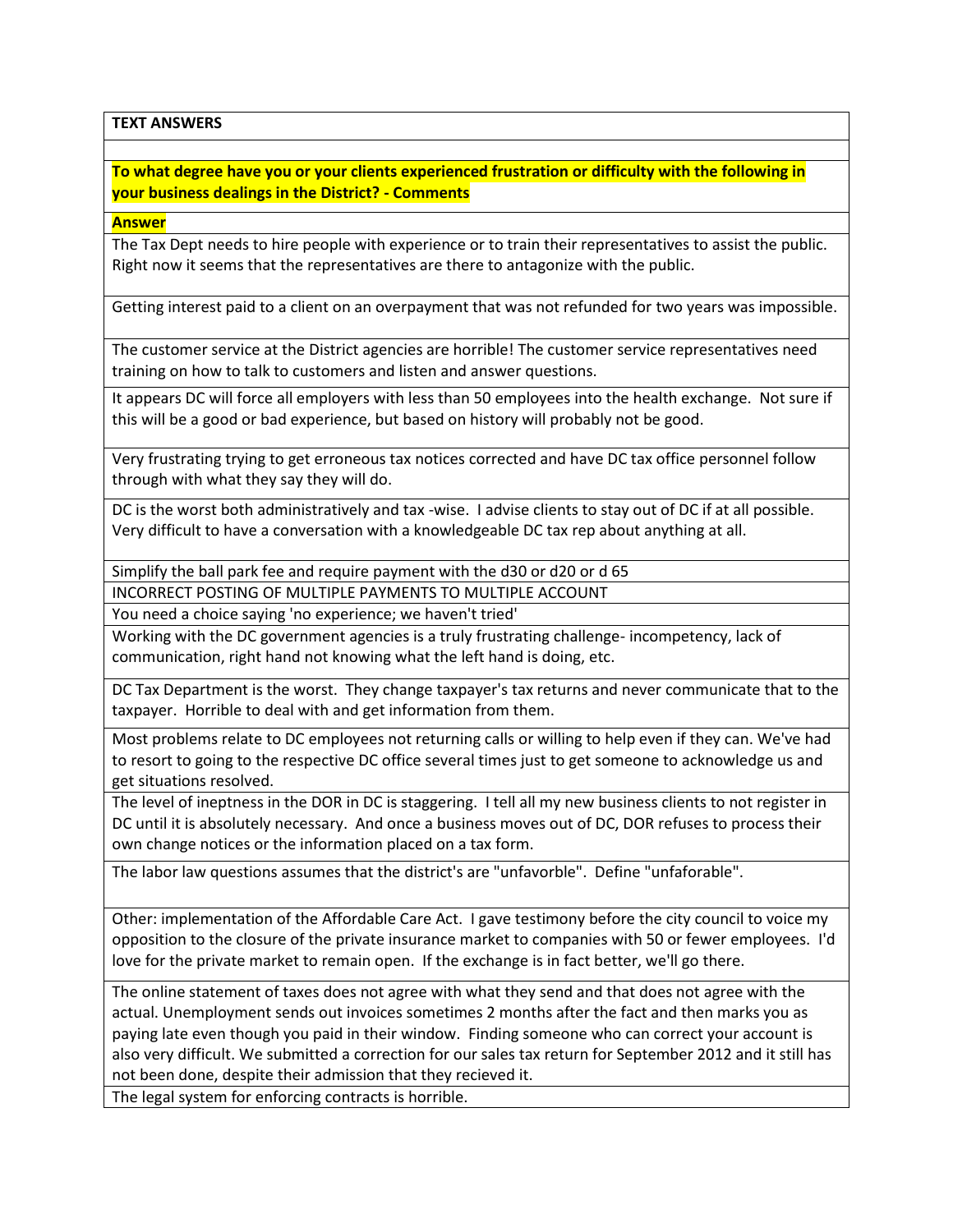We had a 2008 tax delinquency that was moved to a collection agency. The district last tried to contact us in 2010 by mail. We had moved. Our address and phone number was on the web.

none at this time

Most recently the District's Sales and Use Tax office has been extremely disappointing. They don't follow up on issues, they lose your paperwork, they send you from one person to another and then back to the first with no resolution. It takes years to resolve issues. It is like a 3-ring circus. They are not professional. Then they turn the matter over to collections because they would not take part in resolving the matter. This is unfair to residents and businesses in the District.

Dealing with the District government and many, not all, of its employees is beyond frustrating. Incompetence is more the norm than professionalism. Contracting procedures are shady at best.

We are a television and radio broadcaster.

We have no DC employees.

We have a TV antenna in DC, but that is a fairly limited operation.

Individual tax notices and penalty assessment resolution are extremely difficult to navigate. Typically, have to get the reporting hierachy and call up the chain of command until you find a reasonable person with authority to make the right call. Seems like compliance officers at the lowest levels make up their own intrepretation of D.C. tax laws.

I am a landlord in DC and deal primarily with DCHA and DCRA - both of which are extremely frustrating to work with. If these agencies were "real" businesses they would have been out of business a long time ago.

Rarely get emails answered. Phone messages are virtually non-existent (most voice mail boxes say "full"). Sometimes the only method is to show up in person which is much more time consuming and frustrating.

Issues minimized in the federal sector

**Have these impediments caused you/your clients to divert business activity from the District? - Comments**

**Answer**

Easier to do business in Virginia

We recently purchased property to relocate to the District. So far, navigating the sea of paperwork and regulations has been very difficult--each department gives different answers, forms are extremely confusing (eg, need to complete some forms to obtain business license before others can be completed but the forms you need to fill out must be completed after you've relocated to the Disctrict), unclear exactly what needs to be completed when, forms seem redundant, etc.

A few of my clients have chosen to move to Maryland or Virginia for tax reasons.

Very simple both Maryland and DC are decouple states when it comes to estate taxes. I have and will continue to recommend my clients set up shop in Virginia. I myself as a native Washingtonian and considerting moving to Virginia. Giving 16% to DC when it would be zero in Virginia above \$1Million is alot of money for beneficiaries and heirs.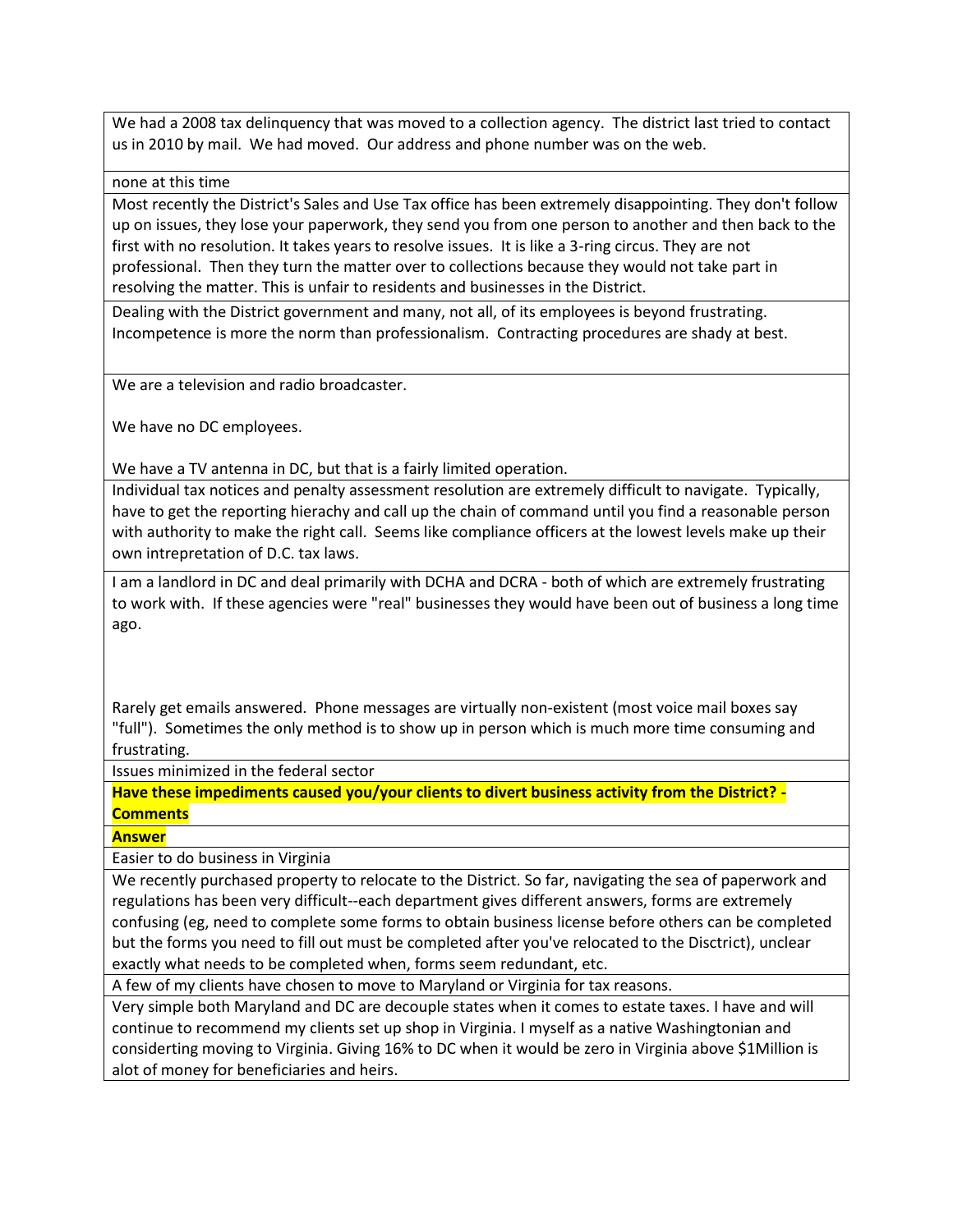Other area juridictions have much more to offer to small businesses/firms (i.e.: Maryland and Virginia) such as gap funding/loan programs, etc. whereas the District is deficient relative to these other jurisdictions.

I have had some clients leave dc

Move back office functions to the suburbs

Due to the nature of what we do (advocacy) we must remain in the city. We have no other choice, but to deal with the frustration.

We own our building in the District, so it's unlikely that we will move.

Our only office is in the District so it would be difficult to divert activity.

don't go downtown on weekends any more

Yes. Many people won't move into the District because of the third world mentality in the city government.

Since we and our clients are in the DC, we manage around it.

DC Stadium tax in particular.

We did NOT locate in DC a number of years ago because we could not get all the permits for our broadcasting equipment.

The new combined reporting rules have caused my cleints to avoid development activity in the District. Unfortunately, in the rental business, the property cannot be moved.

**What could make doing business in DC easier or more appealing for you or your clients? - Responses**

#### **Answer**

Better customer service.

More educated and helpful staff. More transparent policies.

Streamlining reporting would help, DC has more reporting, more forms due annually than other jurisdictions.

Unfortunately, the DC Council seems to pass new taxes or "initiatives" very often and the Office of Tax and Revenue can't keep up with the rules, so they can't answer questions when they don't know what's going on either.

Their website is a catch 22 - you need a password to use the online feature but you can't get them to send you a password.

Less taxes and less hassle doing business with DCRA.

Good customer services, attention to detail, business friendly athmosphere and courtesy dealing with the public.

More responsive and better informed staff in DC Treasurer's office who have authority to make corrections to returns.

Faster response to letters.

Cutting the tax rate would help.

Eliminate the requirement to join the exchange. Also, DC does not always notify clients when changes are made to tax returns. If they have applied an overpayment, they frequently adjust the payment, but never send the client a notice.

A more consistent and focused government/administration/city council. They make big announcements about their focus on business and then little happens or moves forward. It seems like one step forward and two steps back.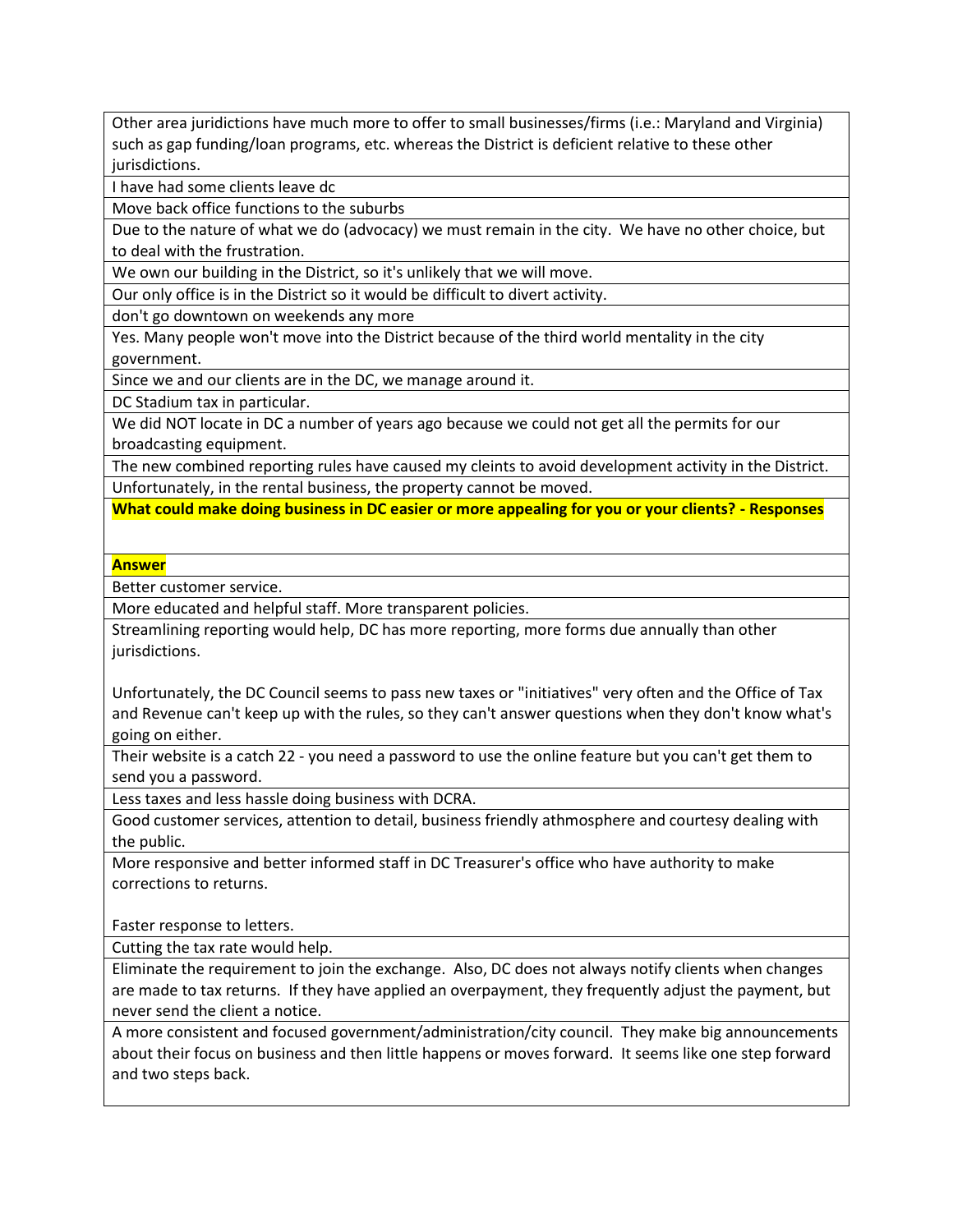They need to take concrete steps to invite the businesses in and keep them in.

Hire better people

Would prefer to avoid it all together.

Some type of "opne stop" service - Topics could be taxes, starting a new business/licensing,school records, Medicaid/heal care assistance, licenses - fees and how to apply/where to apply, towed cars where are they and fines due, etc.

As above get out of being a decouple state in estate taxation and agree with Federal exemptiom of \$5Million plus.

Competent, timely service from agencies.

More business friendly attitudes.

Most importantly more knowledgeable, better trained DC tax staff. Lower taxes. More user-friendly web-site - it's terrible for clients or tax practitioners to navigate. I could go on and on.

Recognize the S corporation.

Expressing a similar/more reasonable level of interest to small businesses/firms, as the District does with developers.

Fewer and less fees and more helpful staff with tax notice matters. More electronic filing capabliities. The netowrking opportunities.

emulating tax laws and administration in other jurisdictions with little or no frustrations

More compentent staff in the offices. For example previously, and I should note that with changes in resprocity and merging my firm five years ago, that I have not had to do this within the last few years; when I got licensed in other states, they wanted to know I was in good standing in all the other states that I practiced in. I was licensed in 17 states and the District at one point, prior to the merger. The District would never send the required paperwork. Twice I have to resubmit applications because the other state said the application was now dated. So what I ended up doing when I had to get licensed in another state, is bring other work with me and come and walk this through the process so that I left with the paperwork needed in hand.

As I said I have not had to do this in a few years, and have not tested the normal process for say seven years. Hopefully this is a lot better.

A complete change in DC personnell

Competent individuals that have customer service as their number 1 priority.

Lower tax rates, better customer service from government entities. Reduction of beurocracy.

Better District tax and regulatory departments. Tax Department should be required to communicate with all types of taxpayers whenever a return is changed.

Better attitude among DC employees. Better training for grant program officers in various agencies to know how their admin requirements fit into the schema of federal grant requirements.

Fire all the people in the DOR and start over. I've personally never dealt with such lazy and inept people.

They also need to upgrade all their IT equipment and software. It is so antiquated I don't see how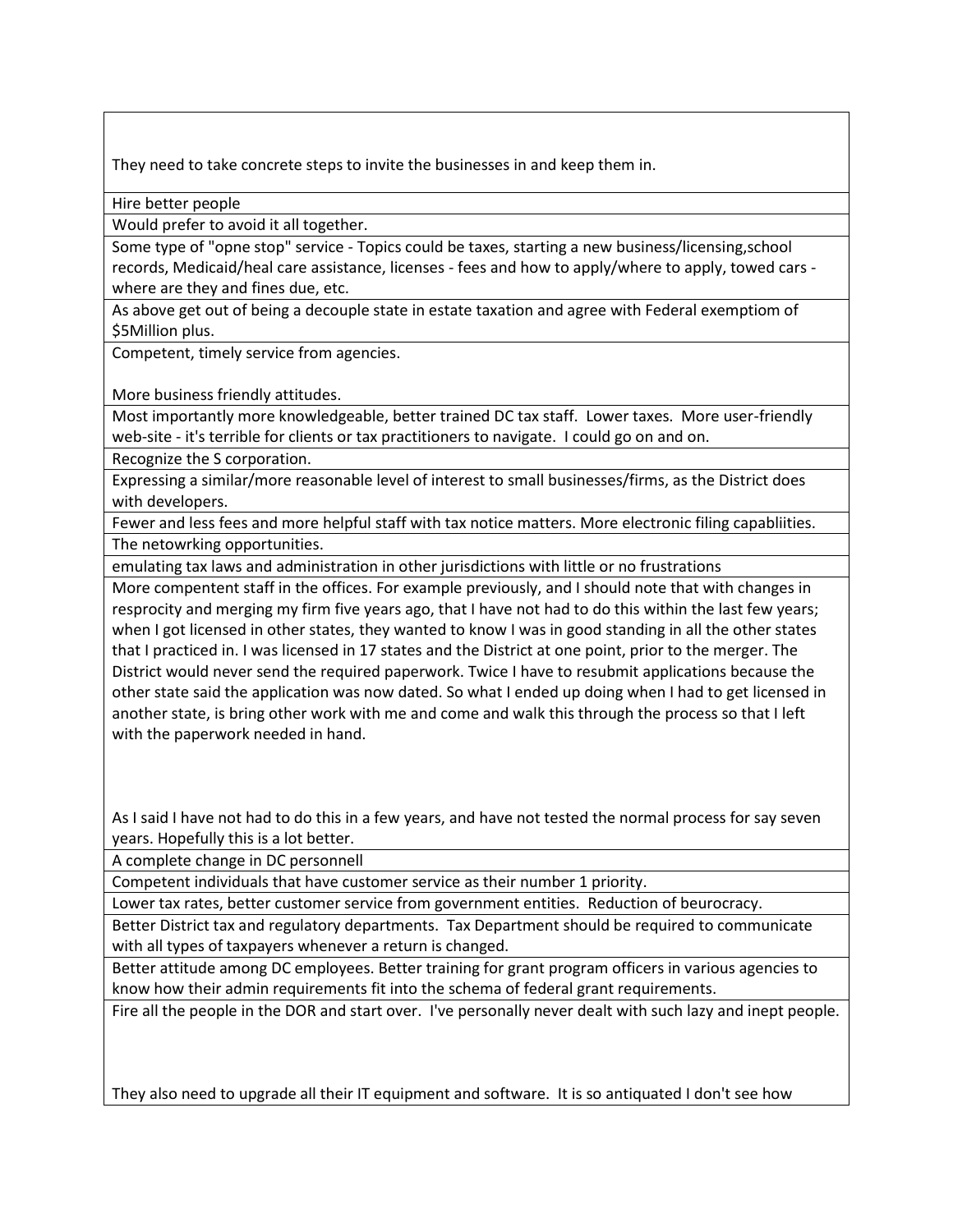anyone can work with it.

dc must hire QUALIFIED personnel

To get more helpful, trained, and informed agents.

N/A

It should not take a full year to get a correction processed. I do not believe their systems are adequate to keep up with the business that they are doing. I feel that someone could embezzle funds and they would never know it.

Reform the legal system and make it more business firnedly and creditor friendly.

A better website that directs you to the necessary resources for conducting business in the district. eliminate traffic cameras

Dropping the cronyism and special deals for certain people would be a good start. When the District wanted to protect a crony they stated that they have "lost" paperwork which did not really exist in the first place, but pretending as though it did.This situation occurred in the zoning office regarding an illegal driveway. Do we really pay these high taxes to the city so they can "lose" paperwork. Surely, they are more sophisticated than that.

Easier licensing requirements.

Tax notices that explained any changes that were made. DC often misapplies payments and does not process forms correctly. The D-30 in particular.

DC employees that actually return phone calls.

DC employees that were actually knowledgeable about DC laws and processes. I've had to fax tax form instructions to some DC Dept of Tax & Rev employee in order to close issues.

True transparency; lower tax rates; rules and regulations that are clear and easy to follow.

Get rid of combined reporting.

Re-vamp websites to have links accurate & active. Outsource the phones for DCHA & DCRA to a neighboring state?

Treat users as valued customers, not an inconvenience.

Better access to information from the DC Government. The Web site is pretty and has a nice picture of the Mayor, but finding the information one is looking for is next to impossible.

Competence in government systems and procedures.

Need better response time when requesting information, especially via phone.

**What best describes your business? - Other responses**

**Answer**

Commercial Banker

Banking